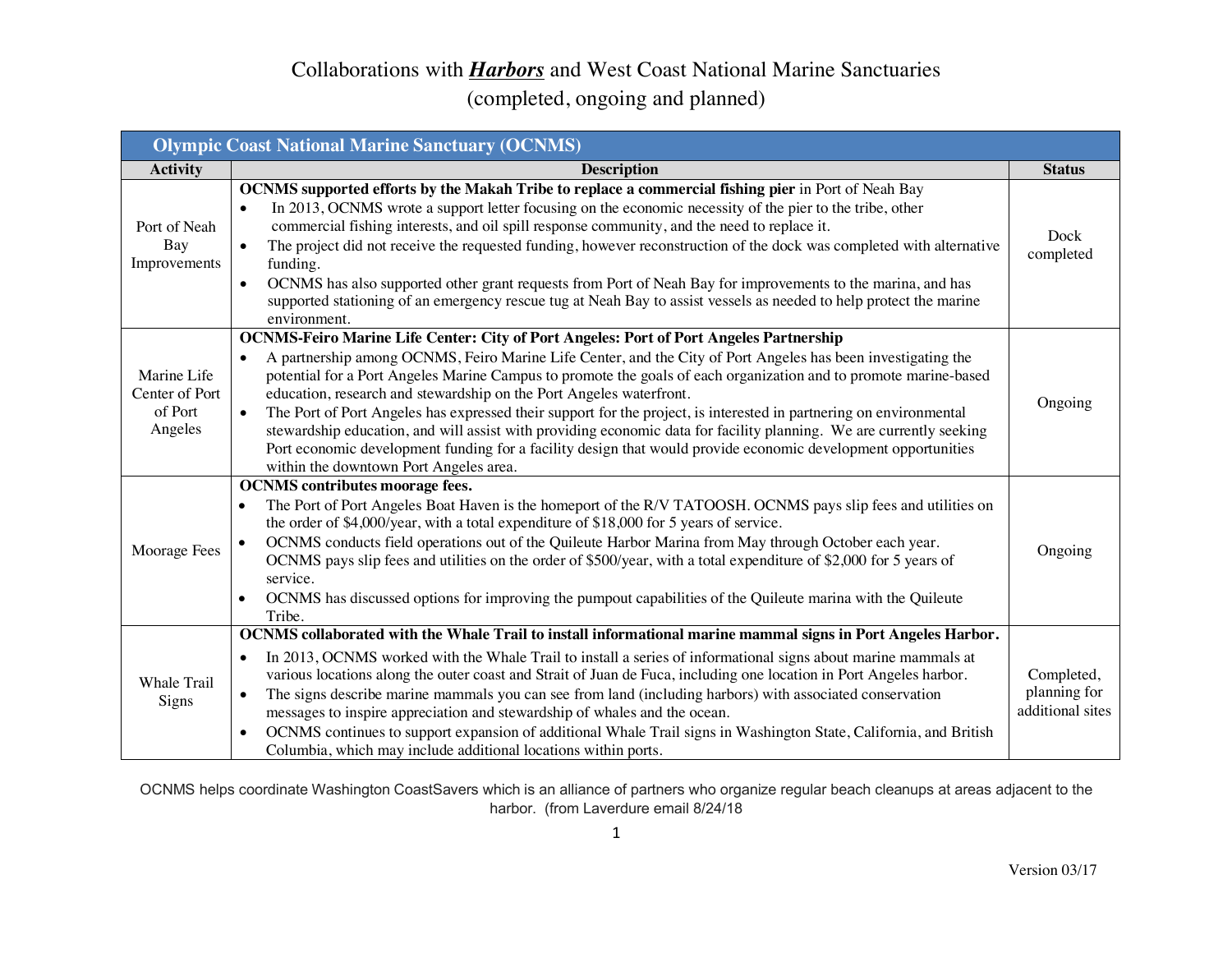|                     | <b>Cordell Bank National Marine Sanctuary (CBNMS)</b>                                                                           |               |
|---------------------|---------------------------------------------------------------------------------------------------------------------------------|---------------|
| <b>Activity</b>     | <b>Description</b>                                                                                                              | <b>Status</b> |
|                     | <b>CBNMS Partnership with Spud Point Marina</b>                                                                                 |               |
| Partnership         | Sanctuary signs installed at the harbor describe unique aspects of Cordell Bank and Greater Farallones national marine          |               |
| Projects of         | sanctuaries and how sanctuaries help protect these special areas.                                                               |               |
| Spud Point          | CBNMS helped fund a separate enclosed bulletin board at the marina that displays NOAA and marina business                       | Ongoing since |
| Marina,             | information.                                                                                                                    | 2003          |
| Bodega              | CBNMS staff members have a strong and positive working relationship with marina staff.<br>$\bullet$                             |               |
| Harbor              | The sanctuary R/V FULMAR stays at Spud Point Marina at least three times a year during research and monitoring                  |               |
|                     | cruises, leading to fees paid for slip usage, fuel, and purchase of supplies.                                                   |               |
|                     | <b>CBNMS</b> and GFNMS staff participates in annual Bodega Bay Fishermen's Festival.                                            |               |
| Bodega Bay          | Since 2002 CBNMS and GFNMS (began in 2003) staff participate in annual Bodega Bay Fishermen's Festival: staff                   | Ongoing       |
| Fishermen's         | set up a booth with sanctuary information, including distribution of tide books containing education messages about             | (occurs every |
| Festival            | the sanctuaries, and talk with fishermen about current events and issues affecting the local fishing community. Over            | April)        |
|                     | 1000 people per year are contacted within the two-day event.                                                                    |               |
|                     | In 2014 and 2015 the Cordell Marine Sanctuary Foundation also assisted with this event.                                         |               |
|                     | ONMS operates research vessels contributing to the local economy.                                                               |               |
| Dock Use            | The R/V FULMAR routinely stages projects out of harbors at Bodega Bay, Sausalito, San Francisco, and Pillar Point.<br>$\bullet$ | Ongoing       |
|                     | These vessels are professionally crewed by 2-3 local residents who reside in areas adjacent to the sanctuaries.                 |               |
|                     | Harbors have representation on the CBNMS Advisory Council.                                                                      |               |
| Advisory<br>Council | The supervisor of Spud Point Marina in Bodega Bay is a member of the CBNMS Advisory Council. CBNMS also has<br>$\bullet$        | Ongoing       |
|                     | two maritime activities seats on the advisory council held by employees representing large shipping companies.                  |               |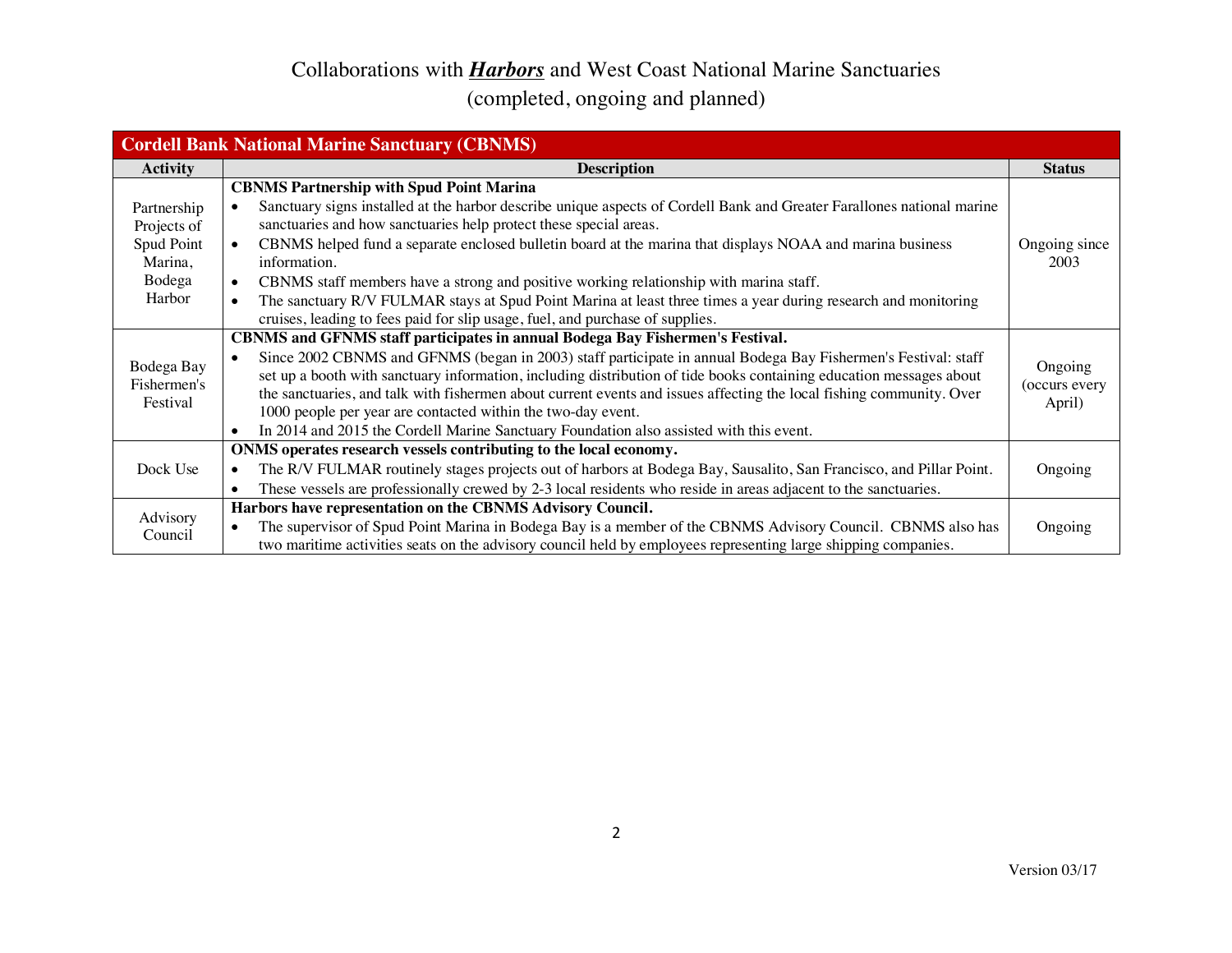### Collaborations with *Harbors* and West Coast National Marine Sanctuaries (completed, ongoing and planned)

|                                                                         | <b>Greater Farallones National Marine Sanctuary (GFNMS)</b>                                                                                                                                                                                                                                                                                                                                                                                                                                                                                                                                                                                                                                                                                                                                                                                                                                                                                                                                                                                                                                                                                                                                            |                                                              |
|-------------------------------------------------------------------------|--------------------------------------------------------------------------------------------------------------------------------------------------------------------------------------------------------------------------------------------------------------------------------------------------------------------------------------------------------------------------------------------------------------------------------------------------------------------------------------------------------------------------------------------------------------------------------------------------------------------------------------------------------------------------------------------------------------------------------------------------------------------------------------------------------------------------------------------------------------------------------------------------------------------------------------------------------------------------------------------------------------------------------------------------------------------------------------------------------------------------------------------------------------------------------------------------------|--------------------------------------------------------------|
| <b>Activity</b>                                                         | <b>Description</b>                                                                                                                                                                                                                                                                                                                                                                                                                                                                                                                                                                                                                                                                                                                                                                                                                                                                                                                                                                                                                                                                                                                                                                                     | <b>Status</b>                                                |
| Fishermen<br>signage<br>program at<br>Pillar Point<br>Harbor            | GFNMS partners with Pillar Point Harbor to create a series of maritime heritage signs for the harbor.<br>The series of signs includes profiles of the fisheries that originate from the harbor and profiles of the fishermen who<br>catch the fish.<br>A local fisherman was a member of the planning and design team. Fishermen contributed funds towards the<br>fabrication of the signs.<br>Seven signs have been installed at the main dock and the Half Moon Bay Chamber of Commerce features this<br>$\bullet$                                                                                                                                                                                                                                                                                                                                                                                                                                                                                                                                                                                                                                                                                   | Fishermen<br>signage<br>program at<br>Pillar Point<br>Harbor |
| Regulatory<br>signs at Pillar<br>Point Harbor                           | interpretive dock walk.<br>Installation of various signs at Pillar Point Harbor to inform boaters of MBNMS and state regulations.<br>In 2011 GFNMS installed signs at the harbor boat ramp, depicting the locations of MBNMS zones where motorized<br>personal watercraft (i.e. jetskis) are allowed.<br>In 2014 another sign was installed at the boat ramp depicting locations of and regulations for the state implemented<br>$\bullet$<br>Special Closures and marine protected areas (MPAs) at Devil's Slide and Southeast Farallon Islands. The harbor built<br>a roofed structure to hold the 2 signs.<br>GFNMS partnered with the Monterey Bay Sanctuary Foundation to place a sign kiosk at the boat ramp and another<br>$\bullet$<br>sign kiosk across from the harbormasters office. The kiosks inform boaters and harbor visitors of sanctuary<br>regulations, the state implemented network of MPAs and how they can enjoy the harbor by boat or on foot.<br>A total of ten signs and a National Marine Sanctuary flag have been installed at Pillar Point Harbor<br>$\bullet$<br>The website of Pillar Point Harbor features their harbor as the Gateway to National Marine Sanctuaries. | Ongoing                                                      |
| Partnership<br>Projects of<br>Spud Point<br>Marina,<br>Bodega<br>Harbor | <b>GFNMS Partnership with Spud Point Marina</b><br>Sanctuary signs installed at harbor describe unique aspects of Greater Farallones and Cordell Bank national marine<br>sanctuaries and how sanctuaries help protect these special areas.                                                                                                                                                                                                                                                                                                                                                                                                                                                                                                                                                                                                                                                                                                                                                                                                                                                                                                                                                             | Ongoing                                                      |
| Bodega Bay<br>Fishermen's<br>Festival                                   | CBNMS and GFNMS staff participates in annual Bodega Bay Fishermen's Festival.<br>Since 2003 GFNMS and CBNMS staff participate in annual the Bay Fishermen's Festival: staff set up a booth with<br>$\bullet$<br>sanctuary information, including distribution of tide books containing education messages about the sanctuaries, and<br>talk with fishermen about current events and issues affecting the local fishing community. Over 1000 people per year<br>are contacted within the two-day event.                                                                                                                                                                                                                                                                                                                                                                                                                                                                                                                                                                                                                                                                                                | Ongoing                                                      |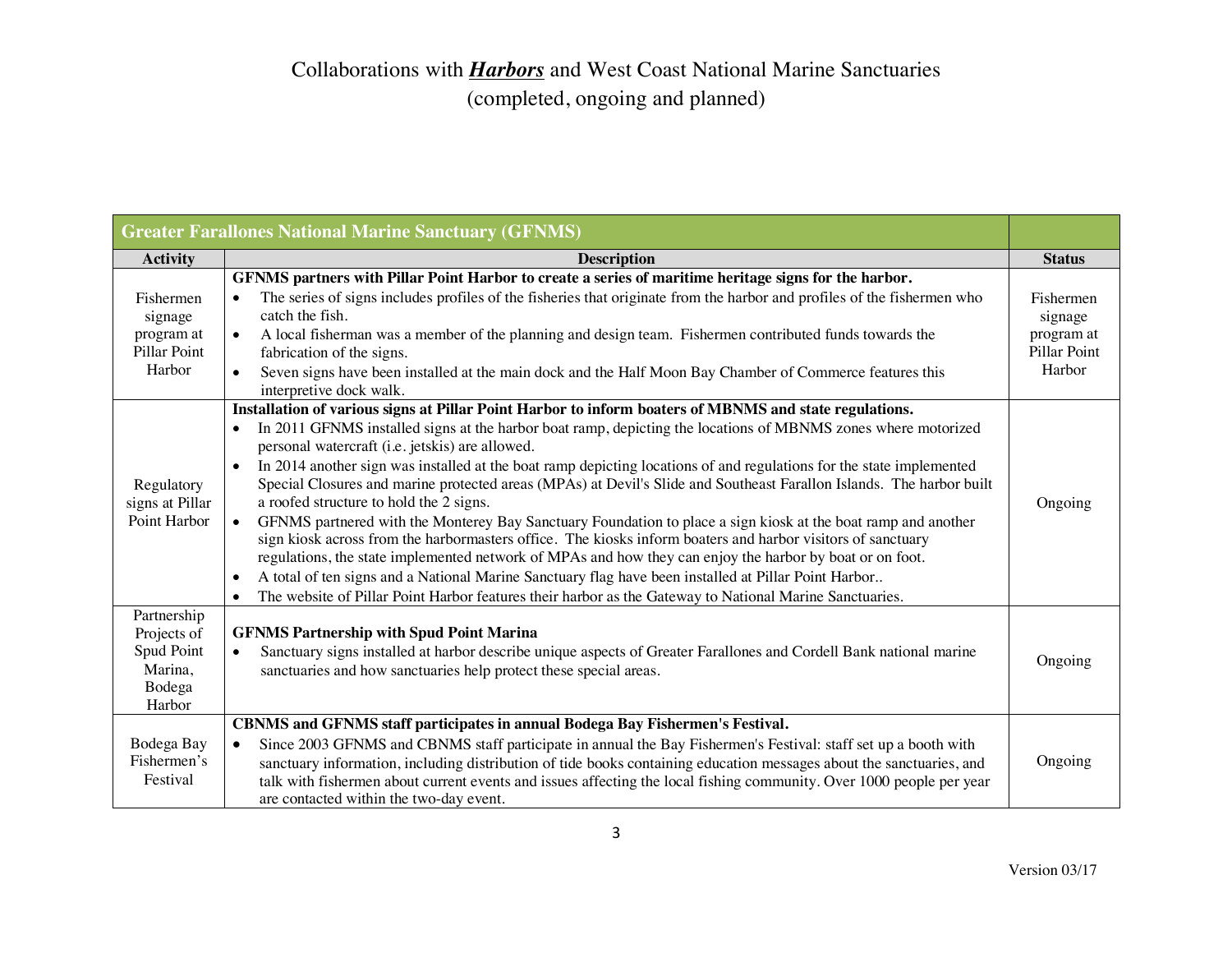|                 | <b>Greater Farallones National Marine Sanctuary (GFNMS)</b>                                                                      |                       |
|-----------------|----------------------------------------------------------------------------------------------------------------------------------|-----------------------|
| <b>Activity</b> | <b>Description</b>                                                                                                               | <b>Status</b>         |
| Pillar Point    | Annually lead a December kayak paddle to view the fishing boats lit up with holiday lights.                                      |                       |
| Harbor Boat     | GFNMS staff have participated in Pillar Point Harbor Boat Lighting activities since 2012 by leading a December<br>$\bullet$      | Ongoing               |
| Lighting        | kayak paddle to see the fishing boats lit up and to discuss maritime heritage.                                                   |                       |
|                 | GFNMS leads wildlife tours that depart from Pillar Point Harbor                                                                  |                       |
| Excursions      | In coordination with Pillar Point Harbor and businesses, GFNMS leads annual excursions, such as whale watching                   | Ongoing               |
|                 | that also highlight fishing and maritime heritage.                                                                               |                       |
|                 | ONMS operates research vessels contributing to the local economy.                                                                |                       |
| Dock Use        | The R/V FULMAR routinely stages projects out of harbors at Bodega Bay, Sausalito, San Francisco, and Pillar Point.               | Ongoing               |
|                 | These vessels are professionally crewed by 4-5 local residents who reside in areas adjacent to the sanctuaries.<br>$\bullet$     |                       |
|                 | Collaboration with Pillar Point Harbor to produce potential sediment management measures.                                        |                       |
|                 | ONMS staff are collaborating with Pillar Point Harbor on the Santa Cruz Regional Sediment Management team to<br>$\bullet$        |                       |
| Sediment        | develop a range of sediment management measures that address harbor dredge needs, coastal erosion and sediment                   | Ongoing since<br>2013 |
| management      | transport issues at Surfer's Beach and the San Mateo Coast.                                                                      |                       |
|                 |                                                                                                                                  |                       |
|                 | Harbors had representation on the GFNMS Advisory Council.                                                                        |                       |
| Advisory        | Since the formation of the advisory council in 2001, GFNMS had a representative of the San Mateo Harbor District as<br>$\bullet$ | 2001-2014             |
| Council         | a member representing Maritime Activities. The member retired in 2014.                                                           |                       |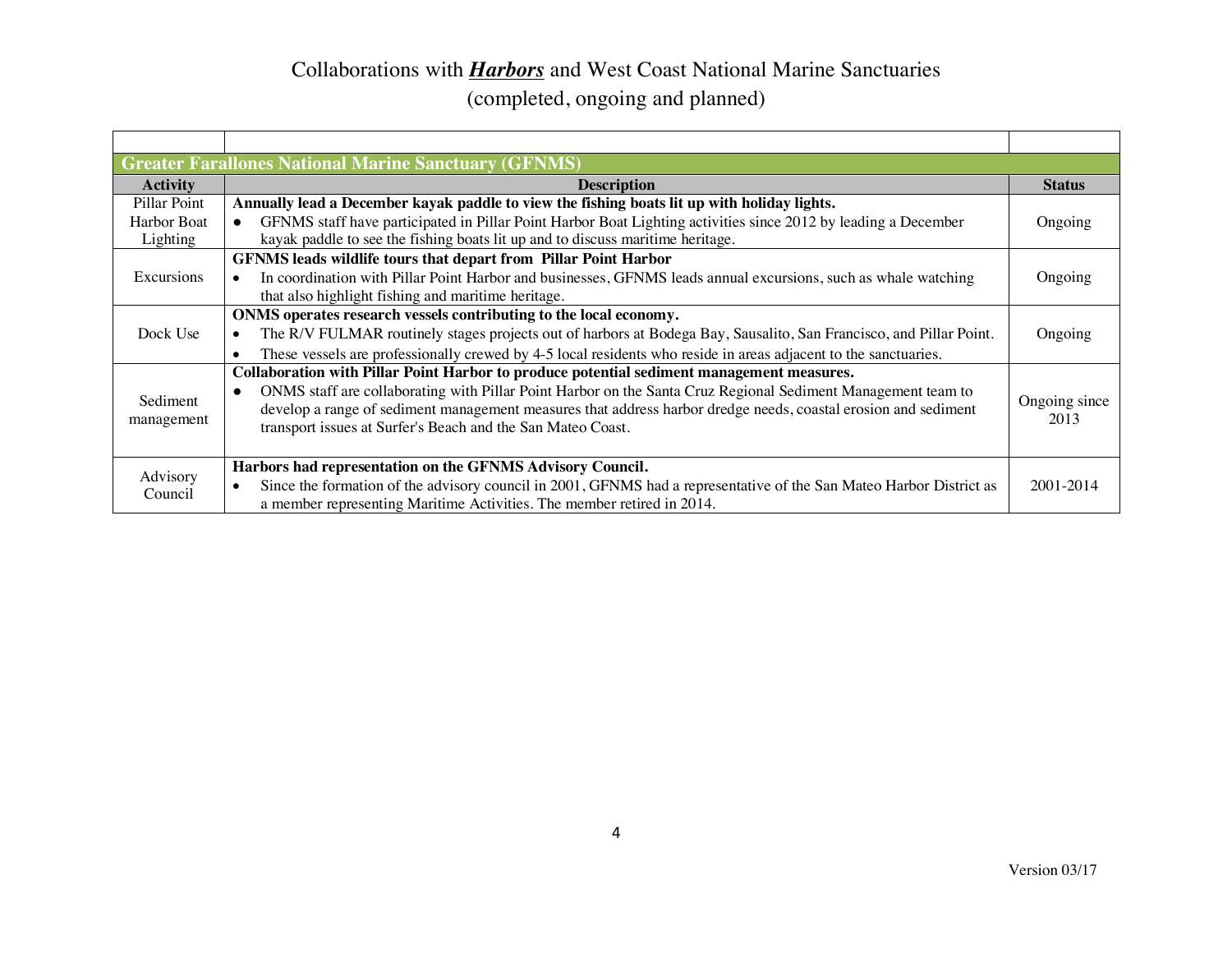|                                                                      | <b>Monterey Bay National Marine Sanctuary (MBNMS)</b>                                                                                                                                                                                                                                                                                                                                                                                                                                                                                                                                                                                                                                                                                                                                                                                                                                                                                                                                                                                                                                                                                                                                                                                                                                                                                                                                                                                                                                                                                                                                                                  |                                                                                                               |
|----------------------------------------------------------------------|------------------------------------------------------------------------------------------------------------------------------------------------------------------------------------------------------------------------------------------------------------------------------------------------------------------------------------------------------------------------------------------------------------------------------------------------------------------------------------------------------------------------------------------------------------------------------------------------------------------------------------------------------------------------------------------------------------------------------------------------------------------------------------------------------------------------------------------------------------------------------------------------------------------------------------------------------------------------------------------------------------------------------------------------------------------------------------------------------------------------------------------------------------------------------------------------------------------------------------------------------------------------------------------------------------------------------------------------------------------------------------------------------------------------------------------------------------------------------------------------------------------------------------------------------------------------------------------------------------------------|---------------------------------------------------------------------------------------------------------------|
| <b>Activity</b>                                                      | <b>Description</b>                                                                                                                                                                                                                                                                                                                                                                                                                                                                                                                                                                                                                                                                                                                                                                                                                                                                                                                                                                                                                                                                                                                                                                                                                                                                                                                                                                                                                                                                                                                                                                                                     | <b>Status</b>                                                                                                 |
| Signage at<br>Monterey,<br>Moss Landing<br>and Santa<br>Cruz harbors | MBNMS partners with harbors adjacent to the sanctuary to create a series of signs displayed at the harbor.<br>MBNMS staff worked with the Monterey, Moss Landing and Santa Cruz harbors to design and install a series of signs<br>about fishing and wildlife along the public trails adjacent to the harbors. A total of 15 signs have been installed at all<br>three harbors.<br>In Monterey harbor, four regulatory and four interpretive signs of the sanctuary have been installed. Regulatory signs<br>$\bullet$<br>describe the motorized personal watercraft (i.e. jetski) zones and 10 tips for clean boating. The interpretive signs<br>describe the abundant marine life in the sanctuary including harbor seals, otters, and seabirds.<br>In Santa Cruz harbor one regulatory sign describes the motorized personal watercraft zones and three interpretive<br>installations are displayed. The interpretive installations are part of the Sanctuary Scenic Trail. The Scenic Trail is<br>planned to be a 50 mile network of bicycle and pedestrian trails along the Monterey Bay that aims to serve<br>transportation and recreation of walkers, joggers, bicyclists, families and people with mobility impairment. MBNMS<br>contributed the interpretative elements of the sign, with the harbor contributing funds for construction and installation.<br>In Moss Landing, one sign depicts the motorized personal watercraft zones within MBNMS and two signs direct<br>$\bullet$<br>boaters to the pump-out stations, which provide guidance to boaters on best practices for disposing of oily bilge. | Permanent<br>displays;<br>installations<br>have occurred<br>at different<br>times over the<br>past five years |
| Vessel home<br>port                                                  | ONMS operates research vessels contributing to the local economy.<br>Monterey Harbor is home port to the ONMS vessels R/V FULMAR and R4107.<br>$\bullet$<br>The R/V FULMAR is shared by MBNMS, GFNMS, and CBNMS. Therefore the vessel routinely stages projects out<br>$\bullet$<br>of Bodega Bay, Sausalito, San Francisco, Half Moon Bay, Santa Cruz, Morro Bay, and Ventura harbors, in addition to<br>its home port of Monterey. Expenditures at local marinas and business for yard work, repairs, supplies, fuel and<br>away-from-home slip fees average \$150,000 to \$200,000 per year.<br>These vessels are professionally crewed by 2-3 local residents who reside in areas adjacent to the sanctuaries.<br>$\bullet$                                                                                                                                                                                                                                                                                                                                                                                                                                                                                                                                                                                                                                                                                                                                                                                                                                                                                        | Ongoing                                                                                                       |
| Construction<br>and<br>installation of<br>pump-out<br>facilities     | MBNMS facilitates the construction and installation of pump-out facilities in harbors and marinas adjacent to the<br>sanctuary.<br>MBNMS is committed to improving water quality of the sanctuary through regulatory prohibitions on sewage<br>discharges from vessels and land-based sources. To facilitate compliance with these regulations MBNMS has<br>dedicated significant resources (funding and staff time) towards installation of pump-out stations and outreach<br>strategies for water quality improvement.<br>MBNMS collaborated with Monterey, Moss Landing and Santa Cruz harbors and key partners Ecology Action and<br>$\bullet$<br>Save Our Shores, to secure a grant from the CA Integrated Waste Management Board to install bilge and crankcase oil<br>pump-out stations for boaters to dispose of oily bilge.<br>Staff also led a successful outreach campaign to educate the boating community by designing, constructing and<br>installing signs that provide 10 tips for Clean Boating.                                                                                                                                                                                                                                                                                                                                                                                                                                                                                                                                                                                                      | Permanent<br>facilities and<br>displays                                                                       |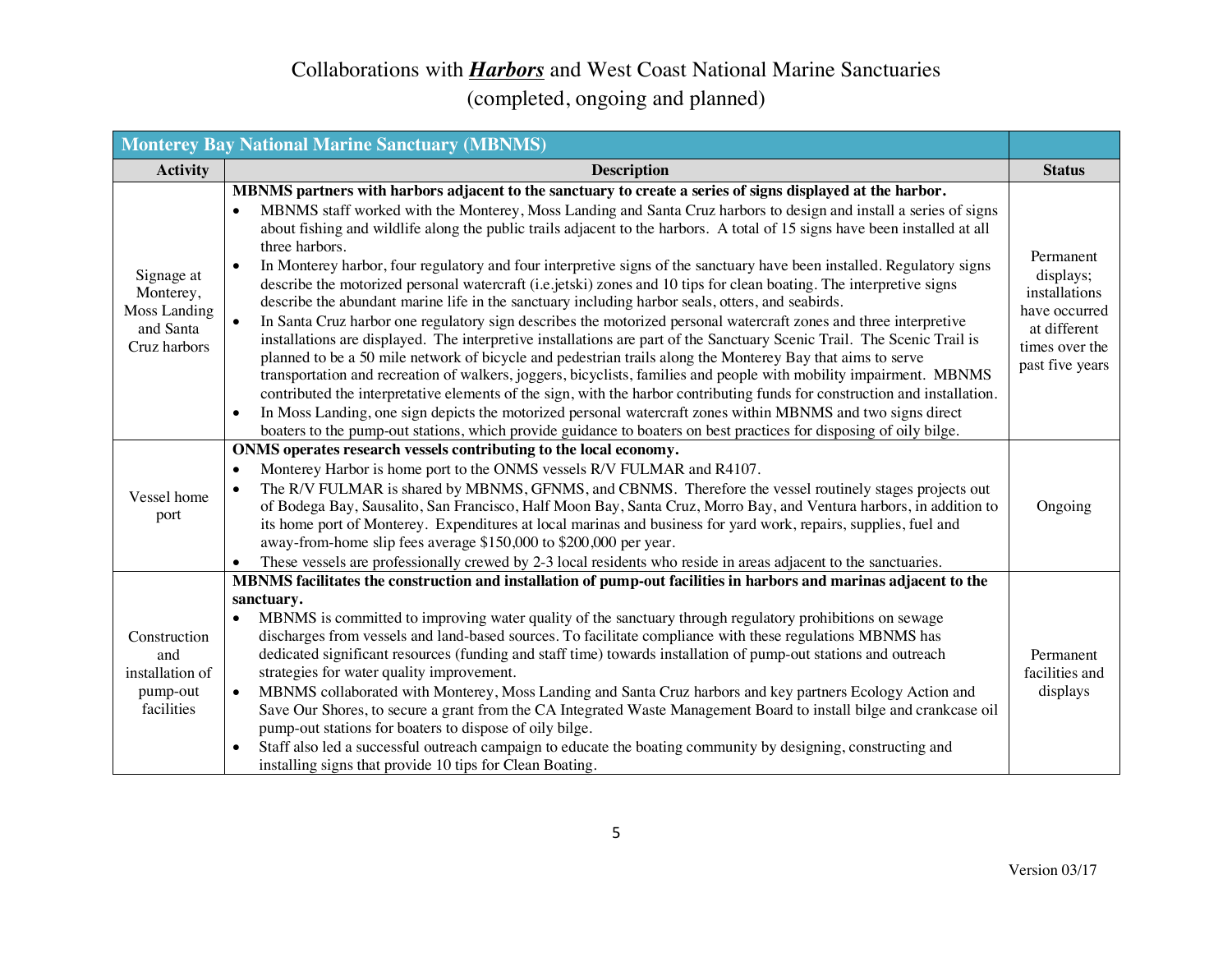|                                                                | <b>Monterey Bay National Marine Sanctuary (MBNMS) - continued</b>                                                                                                                                                                                                                                                                                                                                                                                                                                                                                                                                                                                                                                                                                                                                             |                                          |
|----------------------------------------------------------------|---------------------------------------------------------------------------------------------------------------------------------------------------------------------------------------------------------------------------------------------------------------------------------------------------------------------------------------------------------------------------------------------------------------------------------------------------------------------------------------------------------------------------------------------------------------------------------------------------------------------------------------------------------------------------------------------------------------------------------------------------------------------------------------------------------------|------------------------------------------|
| <b>Activity</b>                                                | <b>Description</b>                                                                                                                                                                                                                                                                                                                                                                                                                                                                                                                                                                                                                                                                                                                                                                                            | <b>Status</b>                            |
| Removal of<br>invasive,<br>Undaria, from<br>Monterey<br>harbor | MBNMS partners with various harbors and marinas along the central coast to remove an invasive algal species.<br>From 2003 to 2009, MBNMS staff have led and collaborated on a project to monitor and remove the non-native kelp<br>$\bullet$<br>Undaria pinnatifida from Monterey Harbor, Pillar Point Harbor, and San Francisco Marina. By the end of 2009, over<br>11,000 algal stipes have been removed from Monterey Harbor.<br>While Undaria has recruited throughout the harbor, there is no evidence, to date, that it has spread outside of the<br>$\bullet$<br>harbor into sanctuary habitats.<br>At the invitations of other harbors and marinas, MBNMS has discussed the removal effort, conducted trainings, and<br>otherwise collaborated with harbormasters in Santa Barbara and San Francisco. | Ongoing                                  |
| Monitoring the<br>invasive<br>bryozoan<br>Watersipora          | MBNMS partners with Monterey Harbor staff to track the spread of an invasive bryozoan, Watersipora<br>subtorquata, and to assess its potential ecological impact on fouling communities.<br>Since 2010, MBNMS divers have been monitoring the spread and ecological impact of Watersipora, an invasive<br>bryozoan, using fixed photo quadrats taken at monthly intervals.<br>Staff have collaborated with college students to complete research theses examining the ecological impact of<br>$\bullet$<br>Watersipora on other fouling species and how native crabs may destroy Watersipora bryoliths.                                                                                                                                                                                                       | Ongoing                                  |
| <b>Whale Fest</b>                                              | <b>MBNMS</b> promotes whale watching at Whale Fest.<br>MBNMS and the West Coast Regional Office collaborate closely with the Monterey Wharf Association to support its<br>$\bullet$<br>annual 'Whale Fest' and to promote whale watching in the sanctuary.<br>ONMS leadership and staff have participated in the Whale Fest lecture series and hosted an informational booth at the<br>event to educate festival participates about the sanctuary.<br>In the past MBNMS co-authored a proposal sent to the Governor of California requesting the Governor proclaim<br>Monterey Bay 'Whale Watching Capital of the World.'                                                                                                                                                                                     | Annual event<br>in January<br>since 2009 |
| Weather/<br>Informational<br>Kiosk                             | Touch screen kiosks installed at the Monterey Harbor office to inform boaters of weather and the sanctuary.<br>An informational touch-screen kiosk was installed in 2005, educating the harbor community and visitors about the<br>$\bullet$<br>weather, the sanctuary, and other pertinent information to boaters.<br>Additional kiosks are being designed to be installed at the Monterey Harbor and Santa Cruz Wharf.                                                                                                                                                                                                                                                                                                                                                                                      | Permanent<br>display                     |
| Sanctuary<br>events at Santa<br>Cruz Wharf<br>Wharf/harbor     | MBNMS collaborates and participates in celebrations at Santa Cruz Harbor and Wharf.<br>MBNMS hosted a sanctuary booth with educational activities at the annual 'Shark Festival and Sanctuary Celebration'<br>at the Santa Cruz Wharf.<br>Local businesses and the harbor are main collaborators of the wharf celebrations.<br>$\bullet$<br>In 2014, MBNMS helped to celebrate the harbor's 50 <sup>th</sup> anniversary and the wharf's 100 year celebration. The latter<br>$\bullet$<br>has been named the 'Monterey Bay Sanctuary Celebration.'<br>MBNMS participated in clean up the Monterey wharf.                                                                                                                                                                                                      | 2005-2010;<br>2014                       |
| dive clean ups                                                 | MBNMS participated in annual clean up dives of the Monterey Wharf, led by the harbor from 2004 to 2006.<br>$\bullet$                                                                                                                                                                                                                                                                                                                                                                                                                                                                                                                                                                                                                                                                                          | 2004-06                                  |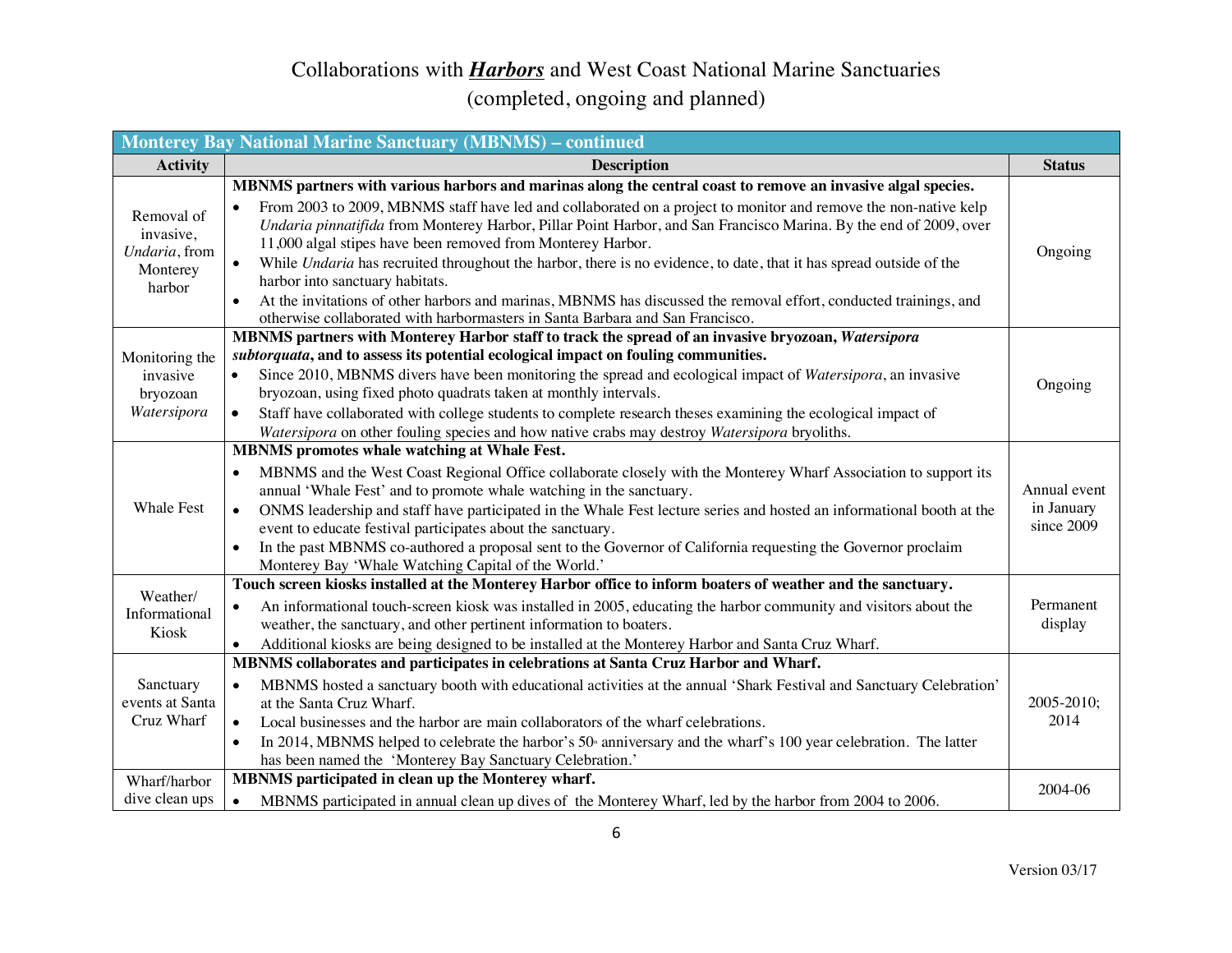|                                            | This is now 'Dive into Earth Day' and occurs annually on April $22^{\omega}$ .<br>$\bullet$                                                                                                                                                                                                                                                                                                                                                                                                                                                                                                                                                                                                                                                                                                                                                                                                                                                                                                                                                                                                                                                                                                                                                                                                                                                                                                                                                                                                                                                                                                                                                                                                                                                                                                                                                                                                                                    |                         |
|--------------------------------------------|--------------------------------------------------------------------------------------------------------------------------------------------------------------------------------------------------------------------------------------------------------------------------------------------------------------------------------------------------------------------------------------------------------------------------------------------------------------------------------------------------------------------------------------------------------------------------------------------------------------------------------------------------------------------------------------------------------------------------------------------------------------------------------------------------------------------------------------------------------------------------------------------------------------------------------------------------------------------------------------------------------------------------------------------------------------------------------------------------------------------------------------------------------------------------------------------------------------------------------------------------------------------------------------------------------------------------------------------------------------------------------------------------------------------------------------------------------------------------------------------------------------------------------------------------------------------------------------------------------------------------------------------------------------------------------------------------------------------------------------------------------------------------------------------------------------------------------------------------------------------------------------------------------------------------------|-------------------------|
|                                            | <b>Monterey Bay National Marine Sanctuary (MBNMS) - continued</b>                                                                                                                                                                                                                                                                                                                                                                                                                                                                                                                                                                                                                                                                                                                                                                                                                                                                                                                                                                                                                                                                                                                                                                                                                                                                                                                                                                                                                                                                                                                                                                                                                                                                                                                                                                                                                                                              |                         |
| <b>Activity</b>                            | <b>Description</b>                                                                                                                                                                                                                                                                                                                                                                                                                                                                                                                                                                                                                                                                                                                                                                                                                                                                                                                                                                                                                                                                                                                                                                                                                                                                                                                                                                                                                                                                                                                                                                                                                                                                                                                                                                                                                                                                                                             | <b>Status</b>           |
| Fishermen's<br>Festivals                   | MBNMS co-hosted the Fishermen's Festival with Monterey Harbor.<br>MBNMS co-hosted with the Monterey Harbor two fishermen's festivals, by helping to coordinate and plan the event.<br>$\bullet$<br>Festivities included fishing boat tours; an open house with local fishermen; fishing and ocean exhibits; fresh Monterey<br>$\bullet$<br>Bay seafood with celebrity chefs; special hands-on children's activities (arts and crafts, treasure hunt, fishing<br>demonstrations); abalone farm tours; and tours of the fishing history and activities at the Maritime Museum.                                                                                                                                                                                                                                                                                                                                                                                                                                                                                                                                                                                                                                                                                                                                                                                                                                                                                                                                                                                                                                                                                                                                                                                                                                                                                                                                                   | Conducted in<br>2004/05 |
| Sanctuary<br>Classic                       | Harbors and MBNMS collaborate to promote the annual 'Sanctuary Classic' (www.sanctuaryclassic.org)<br>The Sanctuary Classic is a recreational fishing and photography tournament that began in 2012. Thousands of<br>$\bullet$<br>recreational fishermen participate in this event from across the country, including the central coast of California.<br>MBNMS and harbors are increasing public participation and consumer spending for the event by advertising with<br>$\bullet$<br>local constituents through social media, press releases, posting of large colorful banners at each harbor, and handing<br>out brochures to the public.                                                                                                                                                                                                                                                                                                                                                                                                                                                                                                                                                                                                                                                                                                                                                                                                                                                                                                                                                                                                                                                                                                                                                                                                                                                                                 | Ongoing                 |
| Permitting of<br>harbor dredge<br>disposal | MBMNS facilitates disposal of dredge materials from harbors adjacent to the sanctuary.<br>MBNMS has permitted and approved the disposal of dredged material from Santa Cruz, Moss Landing, and Monterey<br>$\bullet$<br>Harbors into the sanctuary.<br>During the Sanctuary Management Plan Review Process of 2002, MBNMS convened a group of diverse stakeholders<br>$\bullet$<br>with opposing viewpoints to tackle in a collaborative, consensus-based process a myriad of contentious harbor and<br>dredge disposal issues. Although routinely challenging, MBNMS staff were able to complete an action plan for dredge<br>disposal and harbors as part of the new Management Plan that was met with unanimous agreement from participants,<br>including harbors, environmental organizations, other state and federal agencies. This guiding action plan is<br>continually used and referred to today by MBNMS staff and partners.<br>Also during the Management Plan Review Process, MBNMS staff collaborated with harbors and partner federal<br>$\bullet$<br>agencies to ensure that historic dredge disposal sites in Monterey and Santa Cruz were effectively and clearly codified<br>as 'approved sites'. Disposal sites at Moss Landing had already been codified at the time of the sanctuary designation<br>in 1992.<br>MBNMS staff coordinate with state, federal, and local regulatory agencies on an annual basis to streamline permitting<br>$\bullet$<br>and approvals of dredged disposal within the sanctuary. Using a rough estimate, approximately 7,000,000 cubic yards<br>of material have been discharged since sanctuary designation, and a negligible amount (less than 2%) of proposed<br>material was denied for discharge (by all agencies) due to contamination levels, unsuitable grain size, or other<br>environmental issues like turbidity or potential smothering of sensitive resources. | Ongoing                 |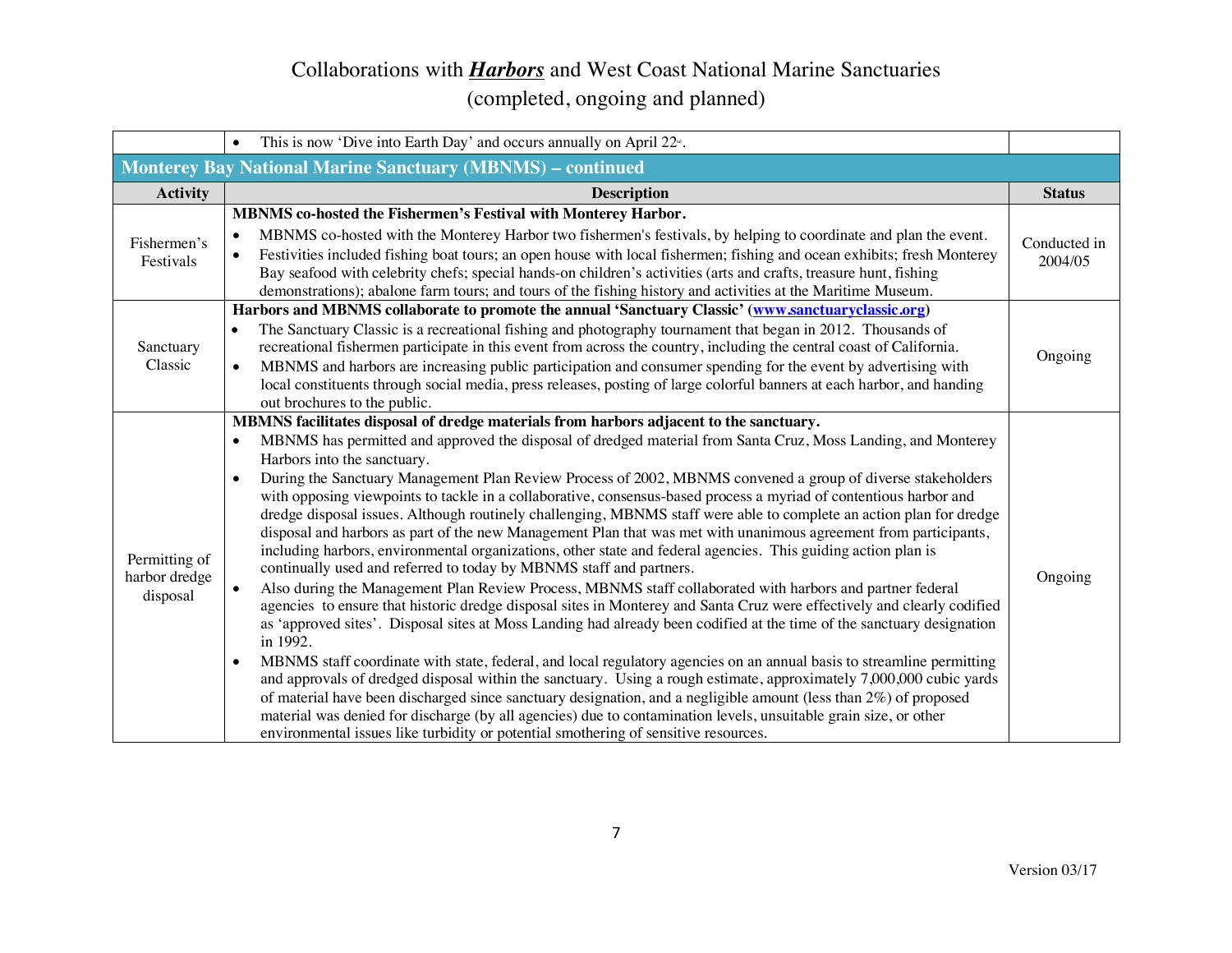| <b>Monterey Bay National Marine Sanctuary (MBNMS) – continued</b> |                                                                                                                                                                                                                                                                                                                                                                                                                                                                                                                                                                                                                                                                                                                                                                                                                                                                                                                                                              |               |
|-------------------------------------------------------------------|--------------------------------------------------------------------------------------------------------------------------------------------------------------------------------------------------------------------------------------------------------------------------------------------------------------------------------------------------------------------------------------------------------------------------------------------------------------------------------------------------------------------------------------------------------------------------------------------------------------------------------------------------------------------------------------------------------------------------------------------------------------------------------------------------------------------------------------------------------------------------------------------------------------------------------------------------------------|---------------|
| <b>Activity</b>                                                   | <b>Description</b>                                                                                                                                                                                                                                                                                                                                                                                                                                                                                                                                                                                                                                                                                                                                                                                                                                                                                                                                           | <b>Status</b> |
| Marinas and<br>Boating<br>Action Plan                             | MBNMS uses education and training programs outlined in the Marinas and Boating Action Plan to reduce harbor-<br>generated pollution.<br>MBNMS developed in 1997 with harbormasters, resource agencies and the boating community activities to reduce<br>$\bullet$<br>pollution from boating and harbor activities (e.g., solid waste and debris, oil and gas from motor operations).<br>Successful education and outreach programs (brochures, signs with maps, and presentations at yacht clubs)<br>communicate to boaters the environmental and economic impact of polluting activities.<br>Collaborative efforts with the non-profit Save Our Shores (SOS) and the CA Integrated Waste Management Board are<br>$\bullet$<br>providing oil-absorbent pads to boaters for clean-up of small spills through the Dock Walkers program of SOS, as<br>well as brochures and maps of local harbors with locations of pump-out facilities and clean boating tips. | Ongoing       |
| Advisory                                                          | Harbors have representation on the MBNMS Advisory Council.                                                                                                                                                                                                                                                                                                                                                                                                                                                                                                                                                                                                                                                                                                                                                                                                                                                                                                   |               |
| Council<br>membership                                             | Since the formation of the advisory council in 1994, MBNMS has had a representative of the four harbors on the<br>advisory council, including Monterey, Santa Cruz, Moss Landing and Pillar Point.                                                                                                                                                                                                                                                                                                                                                                                                                                                                                                                                                                                                                                                                                                                                                           | Ongoing       |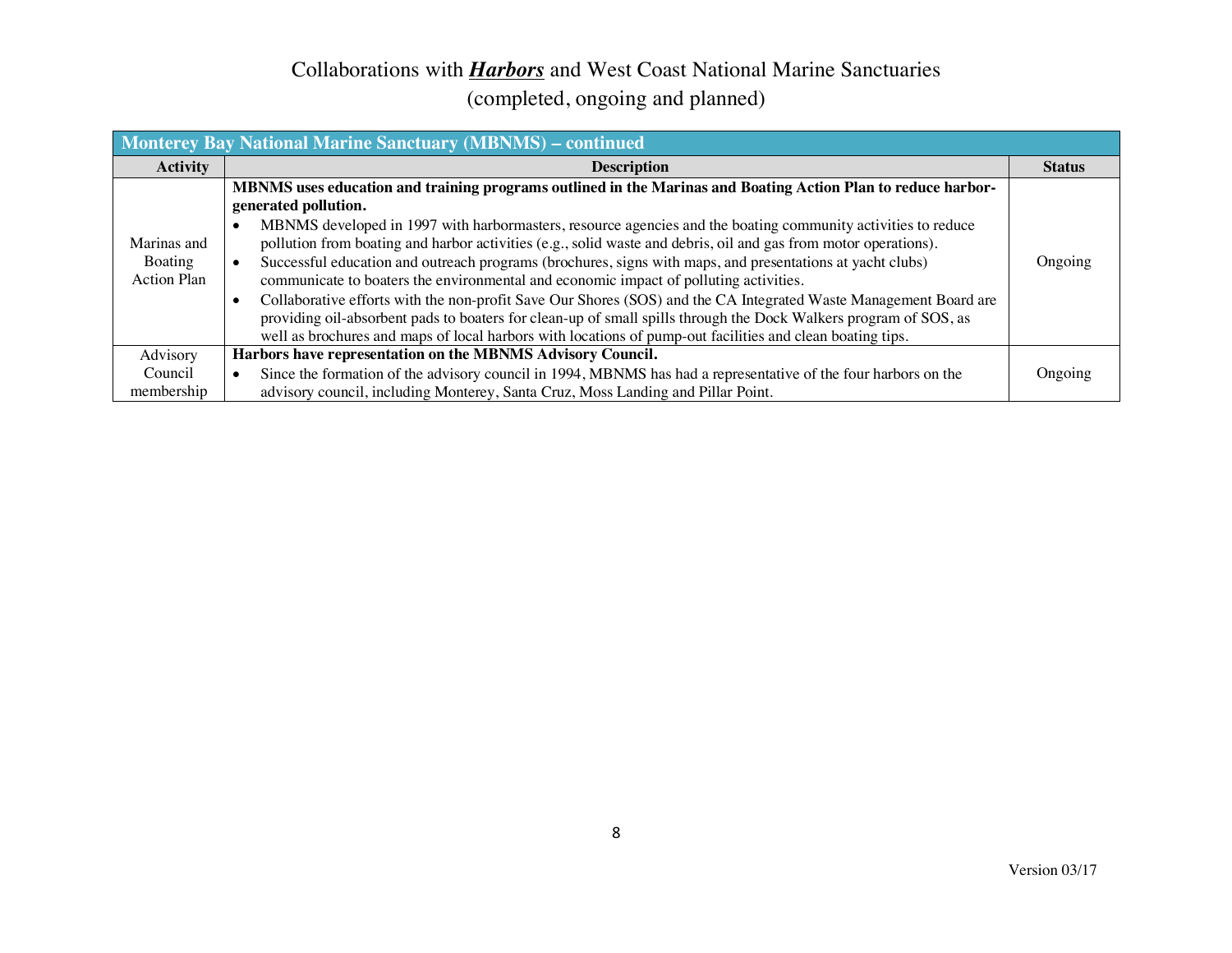|                                             | <b>Channel Islands National Marine Sanctuary (CINMS)</b>                                                                                                                                                                                                                                                                                                                                                                                                                                                                                                                                                                                                                                                                                                                                                                                                                                                                                                                                                                                                                            |                                                                  |
|---------------------------------------------|-------------------------------------------------------------------------------------------------------------------------------------------------------------------------------------------------------------------------------------------------------------------------------------------------------------------------------------------------------------------------------------------------------------------------------------------------------------------------------------------------------------------------------------------------------------------------------------------------------------------------------------------------------------------------------------------------------------------------------------------------------------------------------------------------------------------------------------------------------------------------------------------------------------------------------------------------------------------------------------------------------------------------------------------------------------------------------------|------------------------------------------------------------------|
| <b>Activity</b>                             | <b>Description</b>                                                                                                                                                                                                                                                                                                                                                                                                                                                                                                                                                                                                                                                                                                                                                                                                                                                                                                                                                                                                                                                                  | <b>Status</b>                                                    |
| Sanctuary<br>Classic                        | CINMS has been a strong supporter and active partner of the 'Sanctuary Classic' (www.sanctuaryclassic.org).<br>The Sanctuary Classic is a recreational fishing and photography tournament that began in 2012. Thousands of<br>$\bullet$<br>recreational fishermen participate in this event from across the country, including the southern coast of California.<br>A kick-off location for this tournament has been Sea Landing at Santa Barbara Harbor.<br>$\bullet$<br>CINMS efforts to support and promote the tournament have helped draw people to go sportfishing, including from<br>$\bullet$<br>charter vessels at local harbors.<br>CINMS expects to participate again if/when the tournament runs again in 2017.                                                                                                                                                                                                                                                                                                                                                         | Ongoing;<br>awaiting<br>confirmation<br>of tournament<br>in 2017 |
| Channel<br>Islands<br><b>Boating Center</b> | CINMS and ONMS collaborated to produce state of the art exhibits for the Channel Islands Boating Center.<br>CINMS and ONMS worked closely with the Ventura County Harbor Department for seven years to help complete the<br>15,000 square foot Channel Islands Boating Center, which was opened in 2013 in Oxnard, CA.<br>ONMS contributed nearly \$900,000 in funds plus immeasurable staff time to design and fabricate extensive exhibit<br>$\bullet$<br>panels, interactive features, touch screen kiosks, and a spherical display within the center that highlight sanctuaries,<br>boating and CINMS.<br>The new center advances the harbor's revitalization plans, and bolsters the sanctuary/harbor partnership.<br>$\bullet$<br>CINMS maintains an office and part time staffing presence at the Channel Islands Boating Center.<br>$\bullet$<br>CINMS staff retain membership on the Board of the Channel Islands Harbor Foundation, which, among other<br>$\bullet$<br>pursuits, assists with funding and support for programs within the Channel Islands Boating Center. | Completed in<br>2013/ongoing                                     |
| Santa Barbara<br>Harbor<br>Cleanup          | CINMS staff, volunteers, and advisory council members participate in Operation Clean Sweep.<br>Over the past several years, CINMS staff, volunteers and advisory council members have participated in Operation<br>Clean Sweep at Santa Barbara Harbor. This event brings together divers and dockside volunteers each year to help<br>clean up debris from the harbor seafloor; approximately 15.7 tons have been removed over eight events through 2014.                                                                                                                                                                                                                                                                                                                                                                                                                                                                                                                                                                                                                          | Ongoing;<br>annual event                                         |
| Harbor signs                                | CINMS installs various signs at the Santa Barbara and Channel Islands Harbors to inform boaters.<br>CINMS designed and led the implementation of commercial fishing signs that have been installed at Channel Islands<br>Harbor next to the commercial fishing loading pier at Marine Emporium Landing. The signs promote awareness of<br>the importance of commercial fishing to our local economy.<br>CINMS also designed and coordinated the initial installation of Channel Islands marine protected area (MPA) signs at<br>$\bullet$<br>all three local harbors: Santa Barbara, Ventura, and Channel Islands. In 2012 and 2015, CINMS also updated these<br>signs by incorporating information for the network of MPAs along the mainland coast.<br>Since the mid-1990s, CINMS has funded the design and construction of twelve signs, at an average cost of \$3,000<br>$\bullet$<br>each, for the harbors and marinas adjacent to the sanctuary.                                                                                                                              | Completed in<br>2012 and<br>2015;<br>permanent<br>displays       |
| Santa Barbara<br>Seafood<br>Festival        | CINMS staff, volunteers, and advisory council members participate at the Santa Barbara Seafood Festival.<br>Each year since 2002, the CINMS 'community' helps local fishermen with this Festival by working alongside local<br>$\bullet$<br>commercial fishermen to help prepare and serve their locally caught lobster, crab and fish.                                                                                                                                                                                                                                                                                                                                                                                                                                                                                                                                                                                                                                                                                                                                             | Ongoing                                                          |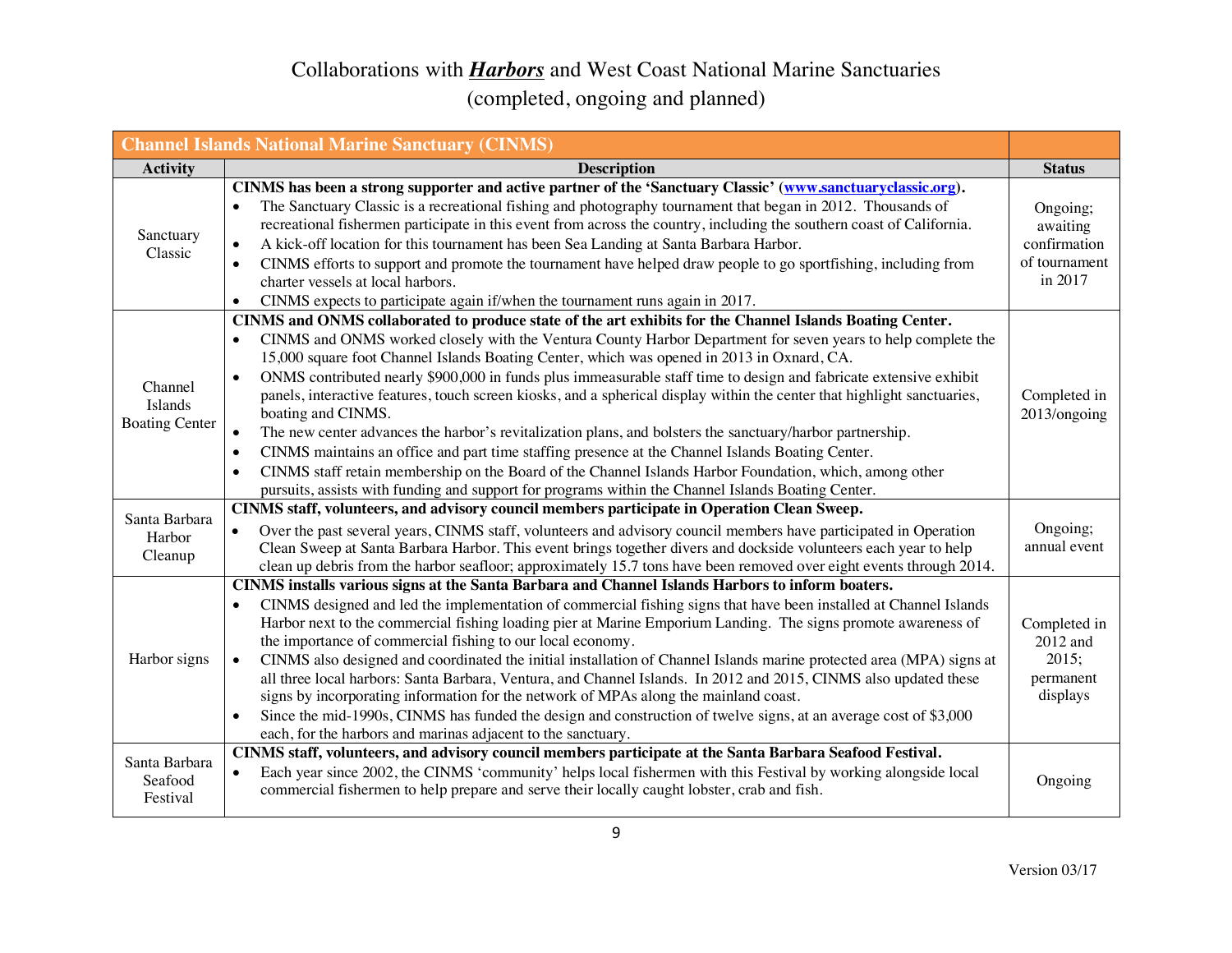| <b>Channel Islands National Marine Sanctuary (CINMS) - continued</b> |                                                                                                                                                                                                                                                                                                                                                                                                                                                                                                                                                                                                                                                                                                                                                                                                                                                                                                                                                                                                                                                                                                                                                                                                                                                                                                                                              |                           |
|----------------------------------------------------------------------|----------------------------------------------------------------------------------------------------------------------------------------------------------------------------------------------------------------------------------------------------------------------------------------------------------------------------------------------------------------------------------------------------------------------------------------------------------------------------------------------------------------------------------------------------------------------------------------------------------------------------------------------------------------------------------------------------------------------------------------------------------------------------------------------------------------------------------------------------------------------------------------------------------------------------------------------------------------------------------------------------------------------------------------------------------------------------------------------------------------------------------------------------------------------------------------------------------------------------------------------------------------------------------------------------------------------------------------------|---------------------------|
| <b>Activity</b>                                                      | <b>Description</b>                                                                                                                                                                                                                                                                                                                                                                                                                                                                                                                                                                                                                                                                                                                                                                                                                                                                                                                                                                                                                                                                                                                                                                                                                                                                                                                           | <b>Status</b>             |
| Weather/<br>Informational<br>Kiosks                                  | Touch screen kiosks installed at harbors providing weather data to boaters and fishermen.<br>CINMS/ONMS touch screen kiosks are installed at Santa Barbara, Ventura and Channel Islands Harbors, and provide<br>up to date online weather information for boaters and fishermen to check conditions before they head out to the<br>Channel Islands.<br>These kiosks were originally developed with input and appreciation from the fishing community.<br>$\bullet$<br>The weather kiosks have become part of the ONMS kiosk program, with nine now installed at different locations<br>$\bullet$<br>within Santa Barbara and Ventura counties.<br>The newest weather kiosks in the CINMS area are at the Channel Islands Boating Center.<br>$\bullet$                                                                                                                                                                                                                                                                                                                                                                                                                                                                                                                                                                                        | Permanent<br>installation |
| Vessel home<br>port and office<br>spaces                             | CINMS collaborates on improving harbor infrastructure and contributes harbor fees.<br>Santa Barbara Harbor is home port to the CINMS vessels R/V SHEARWATER and SHARK CAT). In 2009 via a<br>cooperative agreement grant to the National Marine Sanctuary Foundation, ONMS provided Santa Barbara Harbor<br>with \$100,000 for construction of a new end-tie slip that accommodates the R/V SHEARWATER, included slip fees<br>through 2014, and provides the harbor room for another wide-berth vessel.<br>Since 2003 (arrival of the R/V SHEARWATER), CINMS has paid Santa Barbara Harbor nearly \$230,000 for slip fees<br>for several vessels (R/V SHEARWATER, SHARK CAT and previously used XANTU). Ongoing slip fees/utilities<br>for two vessels are approximately \$20,000/year.<br>Since 2003 CINMS has on an annual basis spent \$40,000 to \$150,000 at local boatyards for maintenance and repair<br>$\bullet$<br>work for the R/V SHEARWATER, and is a regular customer at local marine supply shops.<br>Santa Barbara Harbor was also home to the CINMS main headquarters office for nearly 20 years. Even after<br>outgrowing this space and moving CINMS headquarters to UC Santa Barbara, CINMS continues to rent office space<br>for storage and part time staffing to maintain direct connection with harbor constituents. | Ongoing                   |
| Santa Barbara<br>Maritime<br>Museum                                  | <b>CINMS</b> collaborates with the Santa Barbara Maritime Museum at the Santa Barbara Harbor and the Channel<br>Islands Maritime Museum at Channel Islands Harbor.<br>The Santa Barbara Maritime Museum is a very important visitor draw to the Santa Barbara Harbor.<br>CINMS has invested significant resources (staff time, expertise, funding) to help the Santa Barbara Maritime<br>$\circ$<br>Museum continue to be a main attraction at the harbor, including a number of exhibits, design of, and information<br>for the Museum's Outdoors Santa Barbara Visitor Center, and special events programming.<br>CINMS also commits significant staff time serving on the Museum's board.<br>The Channel Islands Maritime Museum is a very important visitor draw to the Channel Islands Harbor.<br>$\bullet$<br>Sanctuary staff work with Museum leadership to assist with lecture planning, jointly pursue NOAA funding for capital<br>$\bullet$<br>improvement projects, and assist with special maritime events.                                                                                                                                                                                                                                                                                                                      | Ongoing                   |
| Marina Fest                                                          | CINMS staff and volunteers participate at the Marina Fest.<br>CINMS staff help with planning of this annual community event held at Channel Islands Harbor, showcasing boating,<br>$\bullet$<br>local restaurants, and related environmental causes. CINMS volunteers greet visitors at a sanctuary outreach booth.                                                                                                                                                                                                                                                                                                                                                                                                                                                                                                                                                                                                                                                                                                                                                                                                                                                                                                                                                                                                                          | Ongoing                   |